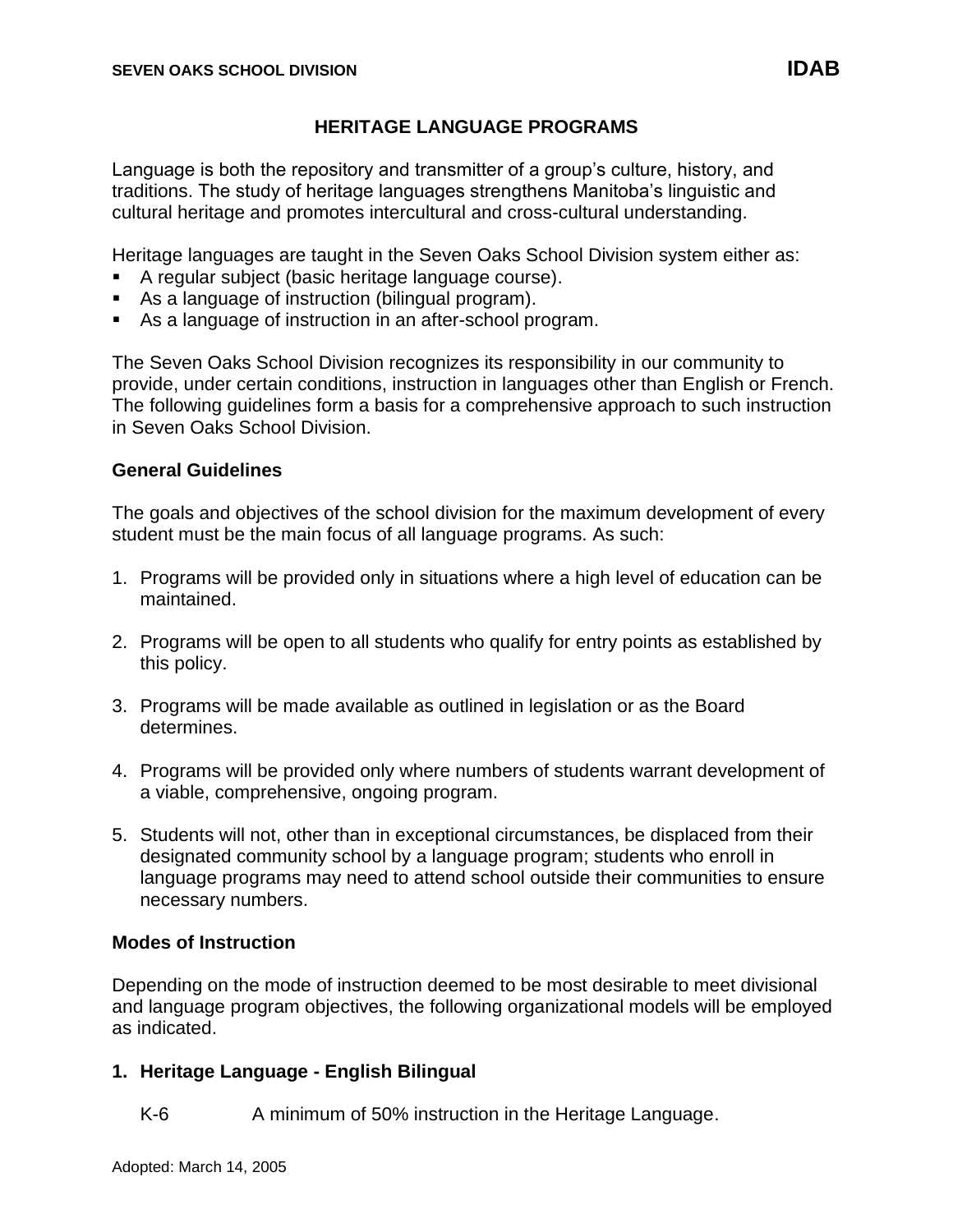#### **SEVEN OAKS SCHOOL DIVISION IDAB**

7-S4 Heritage Language Arts option as numbers warrant.

Entry Point Kindergarten and/or Grade 1.

### **2. After School Heritage Language**

- Any request for a Heritage Language Program must include a petition with signatures of Seven Oaks residents representing at least 15 school age children in total.
- Upon receipt of such request a survey to determine further level of interest will be conducted.
- The standard procedure will be to operate classes conducted by the Division at age-appropriate levels of instruction.
- No class at a given age grouping will begin unless there is registration of 10 children.
- Classes will operate a minimum of two days per week (45 60 minutes per day).
- Attendance will be evaluated during the school year (end of January) and reevaluated each Fall. Should regular attendance in a class fall below the required minimum, that class may be terminated.
- Parents with children in a Heritage Language Program will be informed of this policy.

# 3. **Language Examination for Special Credit**

S1-S4 As outlined in Administrative and Department of Education guidelines.

Entry point By application as per guidelines.

# **Teacher Qualifications and Development**

- Heritage Language teachers must be fluently bilingual.
- Bilingual substitutes must be employed whenever possible.
- Language teachers will receive additional professional upgrading as deemed desirable and appropriate by the teacher, the administrator and the Superintendents' Department.

# **Funding**

■ Where a language program is approved as per legislation, Departmental funds, where provided, will be designated toward that program.